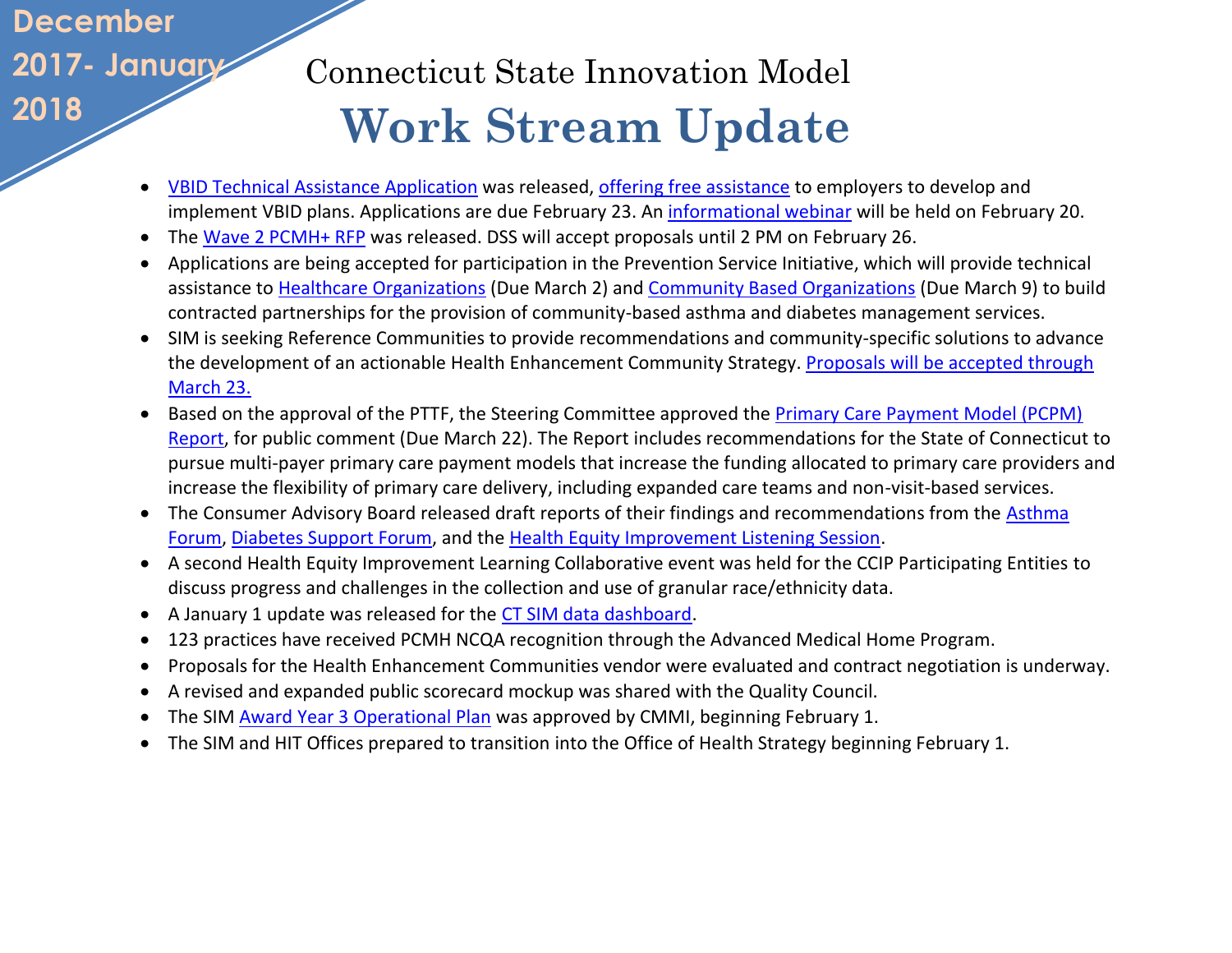| Council/<br><b>Work Stream</b>                                                          | <b>Major</b><br><b>Topics</b><br>Covered                                                                                                                                    | Progress/<br><b>Outputs</b>                                                                                                                                                                                                                                                                                                                                                                                                                                                                                                                                                                                                                                                                                                         | <b>Next Steps</b>                                                                                                                                                                                                                          | <b>Upcoming</b><br><b>Meetings</b> |
|-----------------------------------------------------------------------------------------|-----------------------------------------------------------------------------------------------------------------------------------------------------------------------------|-------------------------------------------------------------------------------------------------------------------------------------------------------------------------------------------------------------------------------------------------------------------------------------------------------------------------------------------------------------------------------------------------------------------------------------------------------------------------------------------------------------------------------------------------------------------------------------------------------------------------------------------------------------------------------------------------------------------------------------|--------------------------------------------------------------------------------------------------------------------------------------------------------------------------------------------------------------------------------------------|------------------------------------|
|                                                                                         |                                                                                                                                                                             |                                                                                                                                                                                                                                                                                                                                                                                                                                                                                                                                                                                                                                                                                                                                     |                                                                                                                                                                                                                                            |                                    |
| <b>Healthcare</b><br><b>Innovation</b><br><b>Steering</b><br><b>Committee</b><br>(HISC) | <b>PCPM</b><br><b>Population</b><br><b>Health</b>                                                                                                                           | • Approved the Primary Care Payment Model Report<br>to be released for public comment<br>• Approved the updated Population Health Council<br>Charter/Composition                                                                                                                                                                                                                                                                                                                                                                                                                                                                                                                                                                    | • Review Public Comment and<br>approve the Report of CHW<br><b>Advisory Committee</b><br>• Provide input on the development<br>of Health Enhancement<br>Communities<br>• Review and provide<br>recommendations on risks to SIM<br>strategy | 2/8/18<br>3/8/18                   |
| Consumer<br><b>Advisory Board</b><br>(CAB)                                              | <b>Consumer</b><br><b>Engagement</b><br><b>Asthma</b><br><b>Diabetes</b><br><b>Health Equity</b><br><b>Prescription</b><br><b>Drugs</b><br><b>Choosing</b><br><b>Wisely</b> | • Held an <b>Asthma Forum</b> on December 2 enabling<br>participants to share their experiences with asthma,<br>learn from each other, and identify healthcare<br>resources in the community. Reviewed key findings<br>and messages.<br>• Reviewed findings and key messages from Health<br><b>Equity Listening Session with Black Faith community</b><br>• Reviewed findings and key messages from Diabetes<br><b>Support Forum</b><br>• Received updates on Choosing Wisely, the CAB Youth<br>Representation Outreach, and Health Cabinet<br><b>Prescription Drug Workgroups</b><br>• Identified key themes from CAB Listening Sessions<br>• Selected media production vendor to develop<br>patient-centered care process videos. | • Identify collaboration opportunities<br>with Choosing Wisely<br>• Launch video production efforts.                                                                                                                                       | 2/6/18<br>3/6/18                   |

 $\begin{array}{c} \text{\textcolor{red}{\textbf{+}}} & \text{Population} \\ \text{Health} \end{array}$ 

 $\leftarrow$  Health Equity  $\leftarrow$  Healthcare Quality

 $\leftarrow$  Consumer Empowerment

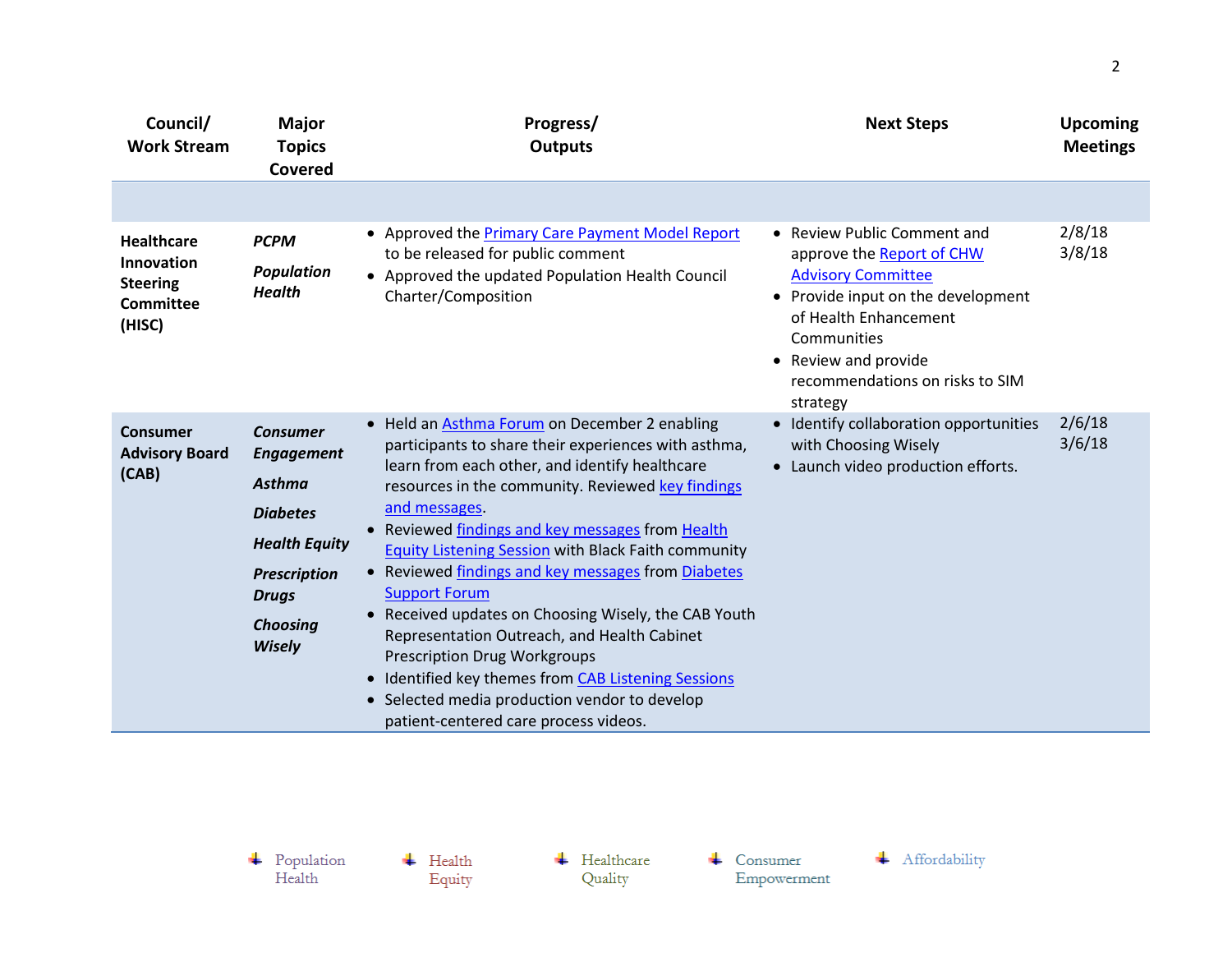| <b>Practice</b><br><b>Transformation</b><br><b>Task Force</b><br>(PTTF) | <b>PCPM</b>                                                                                                | Primary Care Payment Model (PCPM) Report was<br>$\bullet$<br>reviewed and approved. The PCPM Report includes<br>recommendations for the State of Connecticut to<br>pursue multi-payer primary care payment reform<br>that increases the funding allocated to primary care<br>providers and increases the flexibility of primary care<br>delivery, including expanded care teams and non-<br>visit-based services.                                                                                                                                                                                                                                                                                                                                                                                                                                                                                                                                                                                                                                                                                                                                                                                                        | • Review Updated CCIP Standards for<br>use in Wave 2<br>• Launch planning efforts to develop<br>a primary care payment model that<br>could be incorporated into a<br>concept paper for consideration for<br>a Medicare demonstration                                                                                                                                                                                                                                                                                                                                                                                                                                                | 2/27/18            |
|-------------------------------------------------------------------------|------------------------------------------------------------------------------------------------------------|--------------------------------------------------------------------------------------------------------------------------------------------------------------------------------------------------------------------------------------------------------------------------------------------------------------------------------------------------------------------------------------------------------------------------------------------------------------------------------------------------------------------------------------------------------------------------------------------------------------------------------------------------------------------------------------------------------------------------------------------------------------------------------------------------------------------------------------------------------------------------------------------------------------------------------------------------------------------------------------------------------------------------------------------------------------------------------------------------------------------------------------------------------------------------------------------------------------------------|-------------------------------------------------------------------------------------------------------------------------------------------------------------------------------------------------------------------------------------------------------------------------------------------------------------------------------------------------------------------------------------------------------------------------------------------------------------------------------------------------------------------------------------------------------------------------------------------------------------------------------------------------------------------------------------|--------------------|
| <b>Health</b><br><b>Information</b><br><b>Technology</b><br>(HIT)       | <b>Immunizatio</b><br>n Design<br><b>Group</b><br>eCQMs<br><b>HIE</b><br><b>Framework</b><br><b>IAPD-U</b> | • Department of Public Health (DPH) Immunization<br>program is pursuing CMS HITECH Funds with the HIT-<br>PMO support. DPH is working with the ASTHO to<br>develop a portion of the Advance Planning<br>Document (IAPD) that will be integrated into the HIT<br>PMO's work related to the implementation of health<br>information exchange services.<br>• Completed the IAPD-U Appendix D with inclusion of<br>DPH Immunization Information. Presented and<br>received approval by the HIT Advisory Council in the<br>Dec. 21 meeting<br>• Submitted IAPD-U Appendix D on Dec 29th to<br>Commissioner of DSS for review and acceptance to<br>submit to CMS.<br>• Continued work with UConn School of Nursing AIMS<br>on the technical architecture to support the<br>framework for eCQM analytics.<br>• Continued work with UConn School of Nursing AIMS<br>on the technical architecture to support the<br>framework for the HIE Solution.<br>• Created RFP for Health Data Equity Grant work to<br>kick off the end of January. The HIT PMO is seeking<br>proposals from experienced and qualified bidders to<br>provide health equity data (also referred to as social<br>determinants or influencers of health data) | • Review and submit IAPD-U<br>Appendix D to CMS.<br>• The HIT PMO will utilize the IAPD-U<br>in the continued project planning<br>and overall architecture, paying<br>particular attention to the use cases<br>that the Design Group deemed to<br>have a significant value and can be<br>supported by state and HIT PMO<br>services.<br>• Engage in Governance efforts with<br>the kickoff of a HIT PMO Design<br>Group in January.<br>• Draft MOAs or Contracts in<br>alignment with the IAPD-U scope of<br>work as well as incorporating our<br>new Agency alignment; The Office<br>of Healthcare Strategy.<br>• Award RFQ work for the 4 Areas of<br><b>Contractor Services.</b> | 2/15/18<br>3/15/18 |

 $\begin{array}{c} \text{\textcolor{red}{\textbf{+}}} & \text{Population} \\ \text{Health} \end{array}$ 

 $\overline{\phantom{a}}$  Health Equity  $\leftarrow$  Healthcare Quality

 $\leftarrow$  Consumer Empowerment

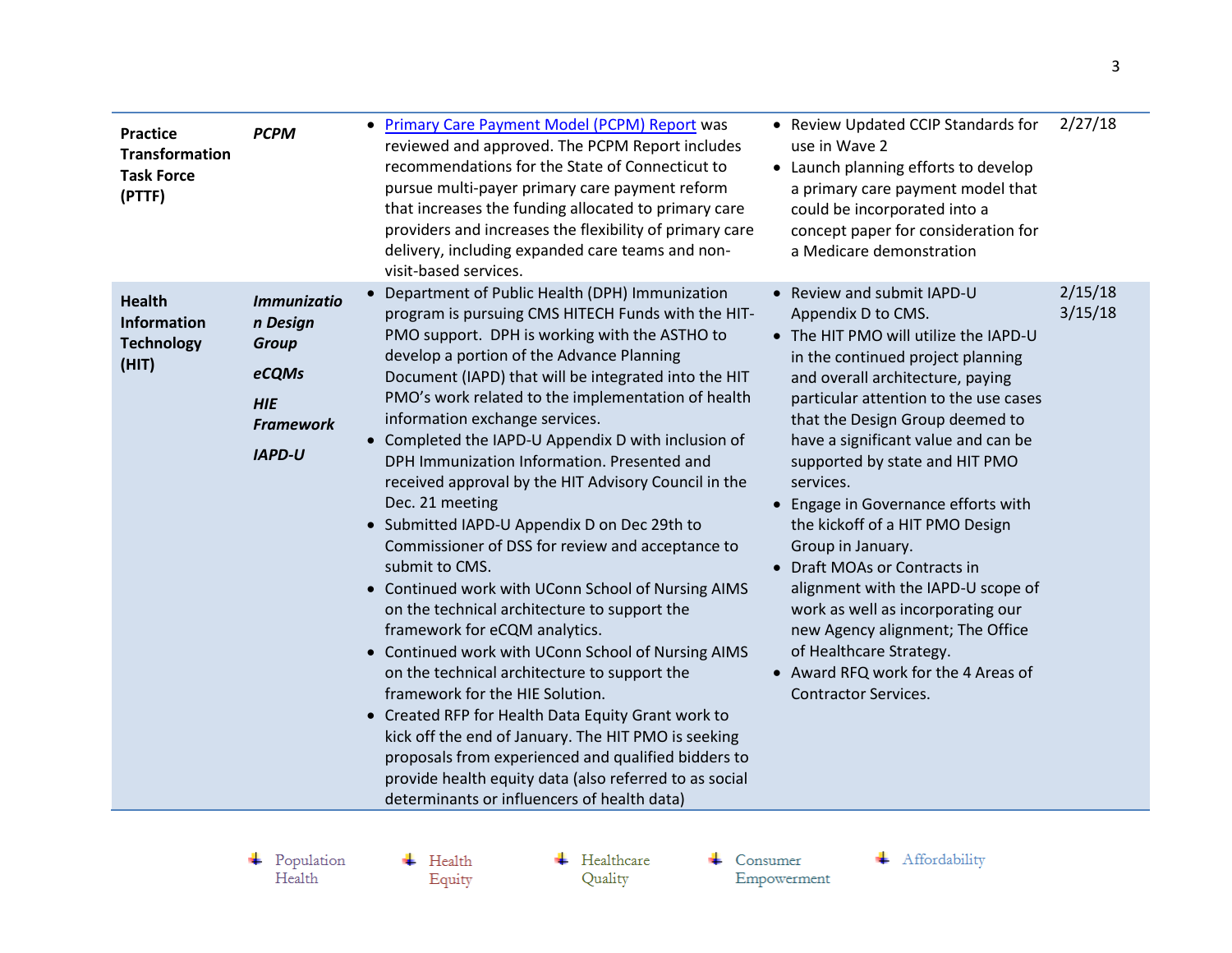|                                                                                             |                                                                                             | identification, collection and pilot these key data<br>elements within a data and analytics solution.<br>• In January, the HIT PMO concentrated on various<br>activities in support of the HIT Roadmap, as well as<br>drafted and submitted our HIT Annual Plan to the<br>General Assembly as required.                                                                                                                                                                                                                                                                                                                               |                                                                                                                                                                                                                                          |  |
|---------------------------------------------------------------------------------------------|---------------------------------------------------------------------------------------------|---------------------------------------------------------------------------------------------------------------------------------------------------------------------------------------------------------------------------------------------------------------------------------------------------------------------------------------------------------------------------------------------------------------------------------------------------------------------------------------------------------------------------------------------------------------------------------------------------------------------------------------|------------------------------------------------------------------------------------------------------------------------------------------------------------------------------------------------------------------------------------------|--|
| <b>Quality Council</b><br>(QC)                                                              | Core<br>Measure Set<br><b>Reporting</b><br><b>Measure Set</b><br><b>Public</b><br>Scorecard | Reviewed measure endorsement status of each core<br>measure, specifically adolescent HPV, Developmental<br>Screening in the First Three Years of Life, Medication<br>management for People with Asthma, and Use of<br>Imaging Studies for Low Back Pain. Voted to retain<br>Medication Management and Use of Imaging Studies<br>for further review. Prenatal and Postpartum Care was<br>also retained.<br>• Reviewed new measures including Long Acting<br>Reversible Contraception (LARC) and Substance Use.<br>LARC was added to the reporting set.<br>• Reviewed reporting measure set<br>Received Update on Public Scorecard<br>٠ | 2/14/18<br>Review Reporting Measure set and<br>$\bullet$<br>3/14/18<br>make discuss recommendations for<br>adjustments based on alignment<br>with national measure sets<br>• Discuss Attribution and Presentation<br>of Public Scorecard |  |
| Care<br><b>Management</b><br><b>Committee</b><br>(CMC)<br>(A sub-<br>committee of<br>MAPOC) | <b>PCMH+</b>                                                                                | • Provided updates and timeline at January MAPOC<br><b>CMC</b> meeting                                                                                                                                                                                                                                                                                                                                                                                                                                                                                                                                                                | 3/9/18<br>• Provide updates at March CMC<br>meeting                                                                                                                                                                                      |  |
| Population<br><b>Health Planning</b><br>(DPH)                                               | <b>PSI</b><br><b>HEC</b><br><b>BRFSS</b>                                                    | • Released RFP for Reference Communities to inform<br>Health Enhancement Community Planning<br>• Released Applications for Healthcare Organizations<br>and Community Based Organizations for<br>participation in PSI                                                                                                                                                                                                                                                                                                                                                                                                                  | <b>TBD</b><br>• Announce HEC consultant selection<br>• Review and select participants for<br>PSI<br>Review and select reference<br>$\bullet$<br>communities                                                                              |  |
|                                                                                             | Population<br>Health                                                                        | Healthcare<br>Health<br>Quality<br>Equity                                                                                                                                                                                                                                                                                                                                                                                                                                                                                                                                                                                             | Affordability<br>Consumer<br>Empowerment                                                                                                                                                                                                 |  |

Equity

 ${\bf Empowerment}$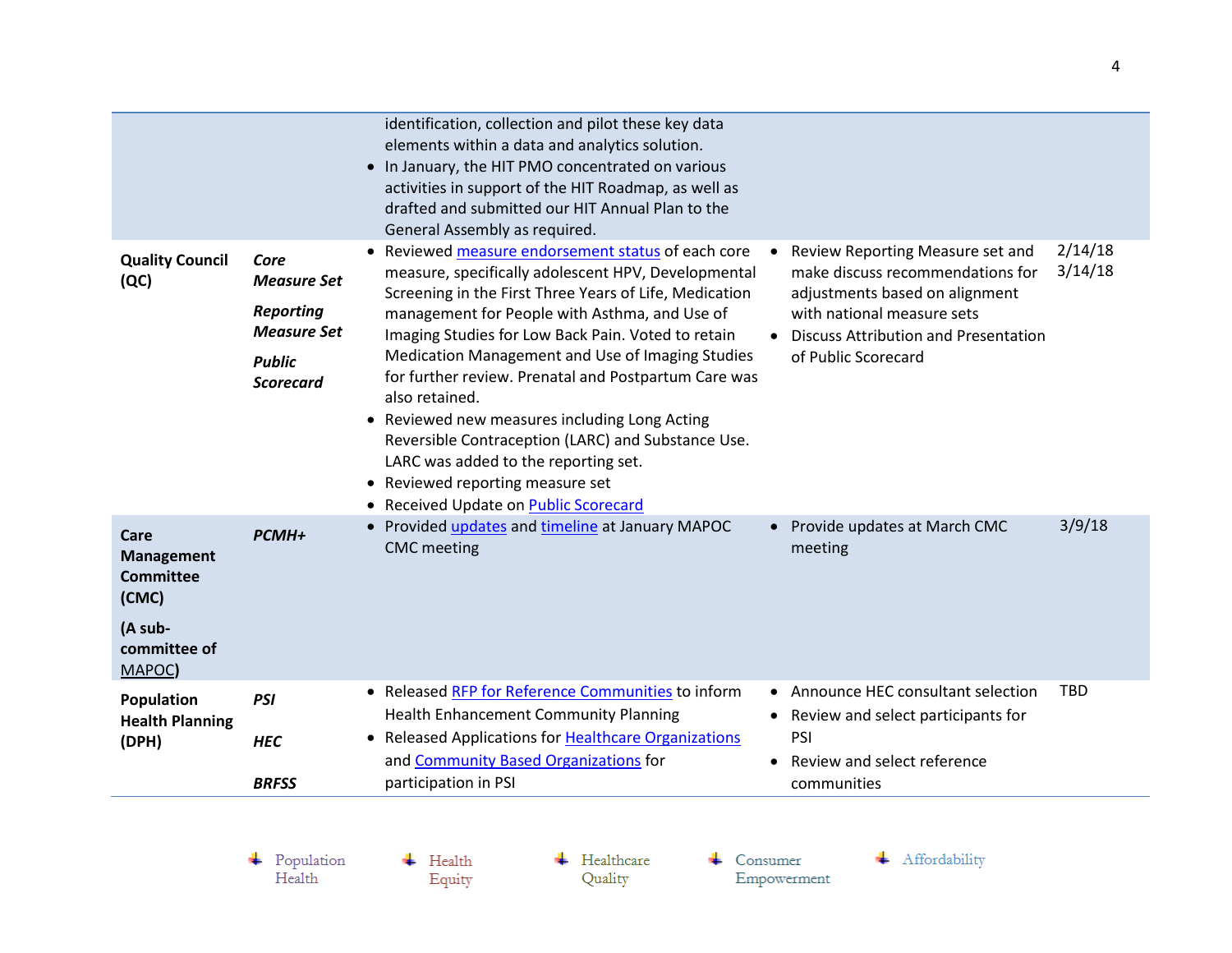|                                                                                                | • The PSI Technical Assistance vendor was selected<br>and the contract finalized with Health Management<br>Associates.<br>• BRFSS team worked with their contractor to finalize<br>content and question sequence for the 2018 CT<br>BRFSS survey.<br>• 2016 Summary BRFSS report was drafted and shared<br>internally for feedback and edits.<br>• A health report of two urban Connecticut cities-New<br>Haven and Hartford, was drafted to reflect the<br>health status and demographic characteristics in<br>these two cities.                                                                                                                                                   | • The finalized BRFSS Summary<br>Report will be distributed to the<br>public in February 2018.<br>Two additional urban cities<br>(Bridgeport and Stamford) will be<br>added to the Report.<br>Begin 2018 BRFSS collection                                                                 |          |
|------------------------------------------------------------------------------------------------|-------------------------------------------------------------------------------------------------------------------------------------------------------------------------------------------------------------------------------------------------------------------------------------------------------------------------------------------------------------------------------------------------------------------------------------------------------------------------------------------------------------------------------------------------------------------------------------------------------------------------------------------------------------------------------------|-------------------------------------------------------------------------------------------------------------------------------------------------------------------------------------------------------------------------------------------------------------------------------------------|----------|
| Person<br><b>Centered</b><br><b>Medical Home</b><br>Plus (PCMH+,<br>formerly<br><b>MQISSP)</b> | • Released Wave 2 RFP on January 8<br>• Updating 2018 SPA for Wave 2<br>• PE monthly reports submitted and in review                                                                                                                                                                                                                                                                                                                                                                                                                                                                                                                                                                | • Select Wave 2 PEs<br>• Obtain CMS approval of SPA<br>• Prepare for April 1 go-live of Wave<br>2                                                                                                                                                                                         | N/A      |
| <b>Value-based</b><br><b>Insurance</b><br><b>Design</b>                                        | • Launched Technical Assistance application for self-<br>insured employers interested in adopting VBID plans.<br>Participants will receive one-on-one assistance from<br>Freedman Healthcare to develop and implement a<br>VBID plan for their employees.<br>• Held two webinars to promote the technical<br>assistance opportunity. Worked with brokers,<br>business groups, and key employer partners to<br>further promote the opportunity.<br>• Participated in the "Moving to High Value Provider<br>Networks: A Call to Action" event that highlighted<br>high value provider networks and VBID<br>• Held VBID Consortium meeting to review technical<br>assistance strategy. | • Continue recruiting for targeted<br>technical assistance opportunity<br>through February 23. Host<br>informational webinar on February<br>20.<br>Kick off technical assistance in<br>March.<br>• Complete VBID assessments with all<br>payers and share results with SIM<br>governance. | June TBD |

 $\begin{array}{c} \text{\textcolor{red}{\textbf{+}}} & \text{Population} \\ \text{Health} \end{array}$ 

 $\leftarrow$  Health Equity  $\leftarrow$  Healthcare Quality

 $\leftarrow$  Consumer Empowerment + Affordability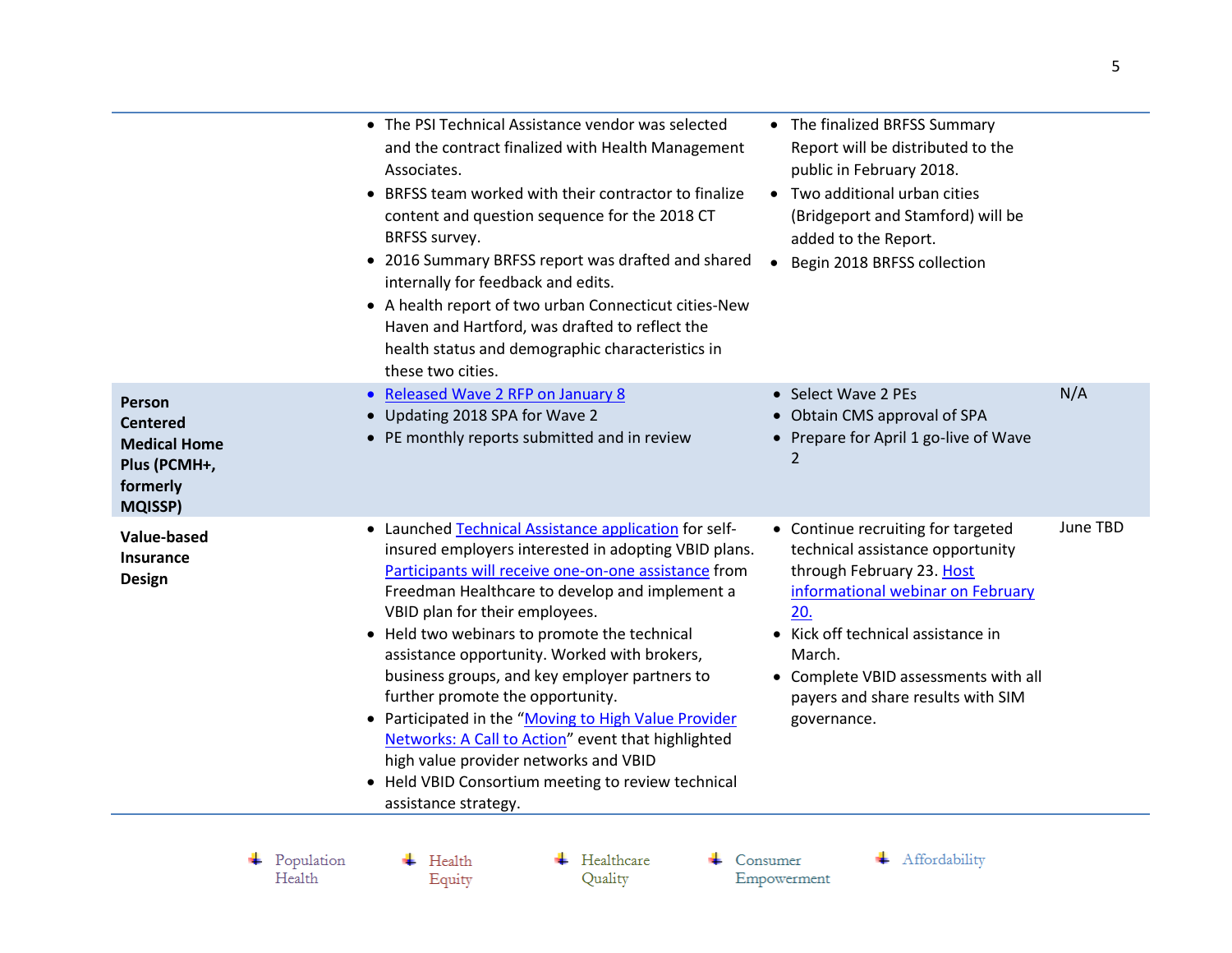| <b>UCONN</b><br><b>Community</b><br><b>Health Worker</b><br>(CHW) Initiative | <b>CCIP</b><br><b>CHW</b><br><b>Certificat</b><br>ion          | 2/20/18<br>Met with the CHW Association of CT's board<br>Prepare for and facilitate next CHW<br>$\bullet$<br>members to provide updates on the CHW Advisory<br>Advisory Committee meeting to<br>further discuss recommendations<br>Committee's progress with certification in CT and<br>to enlist their support moving forward.<br>for pursuing CHW certification in<br>Met Claire Qureshi, Senior Advisor for the UN<br>CT.<br>Secretary General's Special Envoy for Health in<br>Prepare for Award Year (AY) 3<br>$\bullet$<br>Agenda 2030 and for Malaria, to discuss the<br>activities.<br>existing landscape for CHWs in CT and next steps<br>for the CHW workforce.<br>Completed evaluation report of TA provided to<br>$\bullet$<br>Qualidigm and submitted to the PMO.<br>Completed modules 4 and 5 for production for<br>$\bullet$<br>Qualidigm's LMS to support CCIP PEs.<br>Completed final revisions to the following best<br>practice manuals and submitted to the PMO:<br>Orientation to Practice, CHW Training, CHW<br>Supervision, and Evaluation.<br>Finalized CHW Core Competency curriculum with<br>consultant and submitted to the PMO. |
|------------------------------------------------------------------------------|----------------------------------------------------------------|-------------------------------------------------------------------------------------------------------------------------------------------------------------------------------------------------------------------------------------------------------------------------------------------------------------------------------------------------------------------------------------------------------------------------------------------------------------------------------------------------------------------------------------------------------------------------------------------------------------------------------------------------------------------------------------------------------------------------------------------------------------------------------------------------------------------------------------------------------------------------------------------------------------------------------------------------------------------------------------------------------------------------------------------------------------------------------------------------------------------------------------------------------------|
| <b>UCONN</b><br><b>Evaluation</b>                                            | <b>Dashboard</b><br>Care<br><b>Experience</b><br><b>Survey</b> | N/A<br>• Data analysis and dashboard page construction for<br>Continue data acquisition and<br>٠<br>1/1/18 dashboard including addition of 2016 BRFSS<br>analysis for 4/1/18 dashboard<br>based measures<br>Complete review of dashboard<br>$\bullet$<br>Published 1/1/18 dashboard<br>measures for alignment with AY3<br>$\bullet$<br>operational plan<br>• Data acquisition for 4/1/18 dashboard<br>• Continued review of dashboard measures for<br>Review VBID and APM surveys for<br>2017 implementation<br>alignment with AY3 operational plan<br>• Drafted document on evaluation strategy<br>• Drafted milestone and timeline impact statement<br>Complete replicate sample<br>• Continued preliminary Medicaid CAHPS analyses<br>administration<br>• Met with DSS to discuss preliminary findings and<br>Continue data analysis<br>reporting                                                                                                                                                                                                                                                                                                        |
|                                                                              |                                                                | • Implemented replicate sample                                                                                                                                                                                                                                                                                                                                                                                                                                                                                                                                                                                                                                                                                                                                                                                                                                                                                                                                                                                                                                                                                                                              |
|                                                                              | Population<br>Health                                           | Healthcare<br>Affordability<br>Consumer<br>Health<br>Quality<br>Equity<br>Empowerment                                                                                                                                                                                                                                                                                                                                                                                                                                                                                                                                                                                                                                                                                                                                                                                                                                                                                                                                                                                                                                                                       |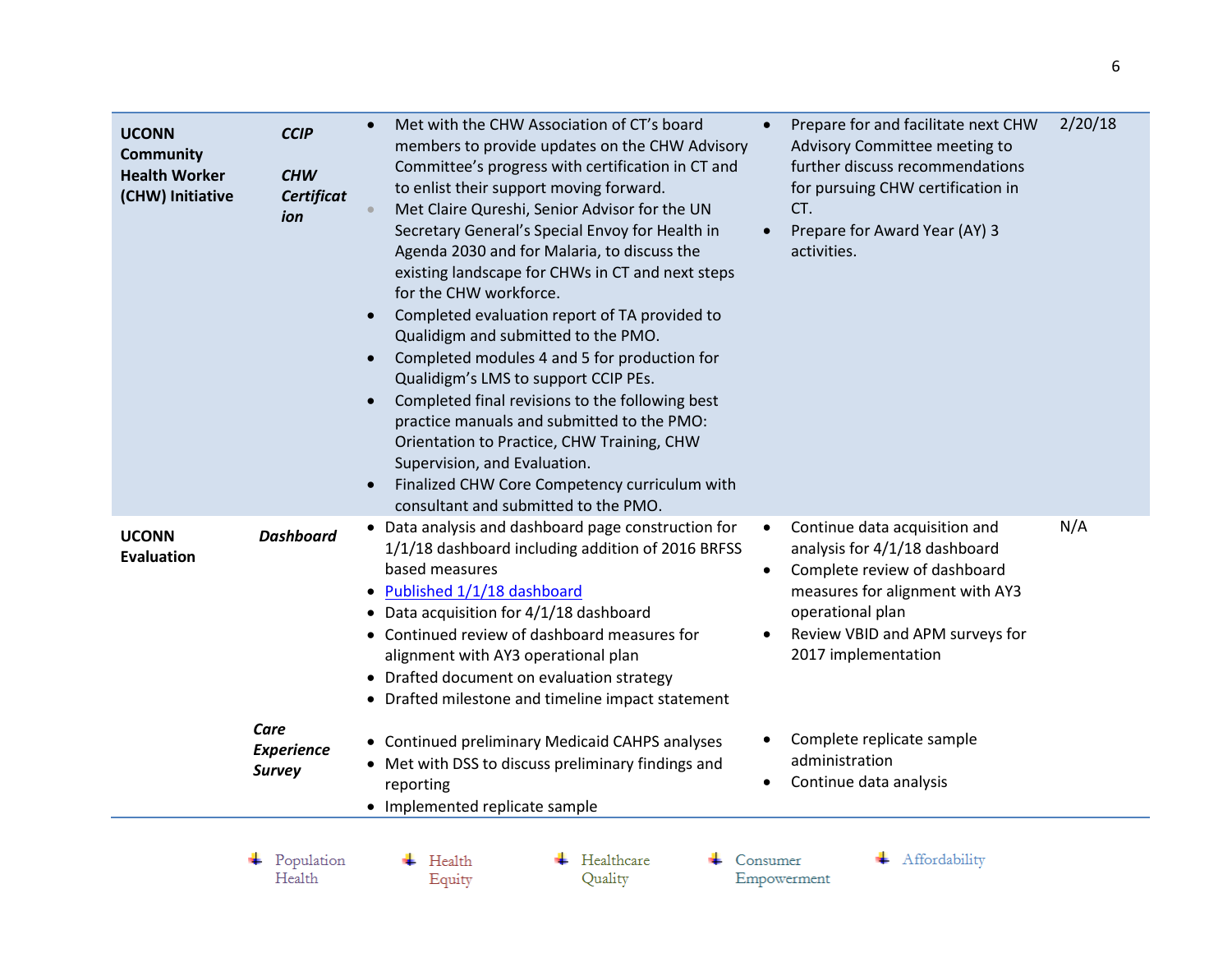|                                                                   |                                                                                                                                       | • Began draft of AN characteristic survey                                                                                                                                                                                                                                                                                                                                                                                                                                                                                                                                                                                                                                                                                                                                                                                                                                                                                                                                                                                                                                |     |
|-------------------------------------------------------------------|---------------------------------------------------------------------------------------------------------------------------------------|--------------------------------------------------------------------------------------------------------------------------------------------------------------------------------------------------------------------------------------------------------------------------------------------------------------------------------------------------------------------------------------------------------------------------------------------------------------------------------------------------------------------------------------------------------------------------------------------------------------------------------------------------------------------------------------------------------------------------------------------------------------------------------------------------------------------------------------------------------------------------------------------------------------------------------------------------------------------------------------------------------------------------------------------------------------------------|-----|
|                                                                   | <b>Public</b><br>Scorecard                                                                                                            | Present to Quality council on<br>• Presented on user interface presentation and<br>attribution, measures, external<br>methodology to Quality Council<br>content link decisions and user<br>• Presented demo to Office of Health Strategy and<br>interface progress.<br>discussed attribution methods<br>Continue with user interface and<br>• Continued user interface development<br>methods development<br>• Assessed measure feasibility and drafted<br>Receive APCD data and begin work<br>recommendations<br>with commercial data<br>• Assessed attribution models and drafted document<br>for Quality Council<br>• Held Quality Council subgroup meetings to<br>determine links to external content                                                                                                                                                                                                                                                                                                                                                                |     |
|                                                                   | <b>Reporting to</b><br><b>CMMI</b>                                                                                                    | Attended monthly call with<br>$\bullet$<br>• Attended monthly call with National Evaluators<br><b>National Evaluators</b><br>• Continued data acquisition efforts for required<br>Continued data acquisition efforts<br>metric reporting<br>for required metric reporting<br>• Submitted metrics for quarterly report                                                                                                                                                                                                                                                                                                                                                                                                                                                                                                                                                                                                                                                                                                                                                    |     |
| <b>Community and</b><br><b>Clinical</b><br>Integration<br>Program | <b>Health Equity</b><br><b>Quality</b><br><b>Metrics</b><br><b>Community</b><br><b>Health</b><br><b>Collaboratives</b><br><b>CHWs</b> | • Finalize Plan for and launch<br>• Held second Health Equity Improvement Learning<br>Collaborative. Participating Entities are each working<br><b>Community Health Collaboratives</b><br>through a project plan to increase the collection of<br>• Continue Health Equity Learning<br>granular race/ethnic data.<br>Collaborative activities including<br>• Finalized standard quality measure set for CCIP<br>regular calls and in-person learning<br>session<br>participants.<br>• Launch Comprehensive Care<br>• Updated the Learning Management System with<br>numerous webinars, resources, and modules to<br><b>Management Learning</b><br>Collaborative<br>support the Participating Entities on achievement of<br>the core and elective standards<br>• Launch partnership with Penn<br>Developed outline and structure for Comprehensive<br>Center for CHWs through initial site<br>visit<br>Care Management Learning Collaborative, which will<br>launch in February<br>• Strategize for Behavioral Health<br>Integration Learning Collaborative<br>activities | N/A |
|                                                                   | Population<br>Health                                                                                                                  | Healthcare<br>Affordability<br>Health<br>Consumer<br>Quality<br>Equity<br>Empowerment                                                                                                                                                                                                                                                                                                                                                                                                                                                                                                                                                                                                                                                                                                                                                                                                                                                                                                                                                                                    |     |

Equity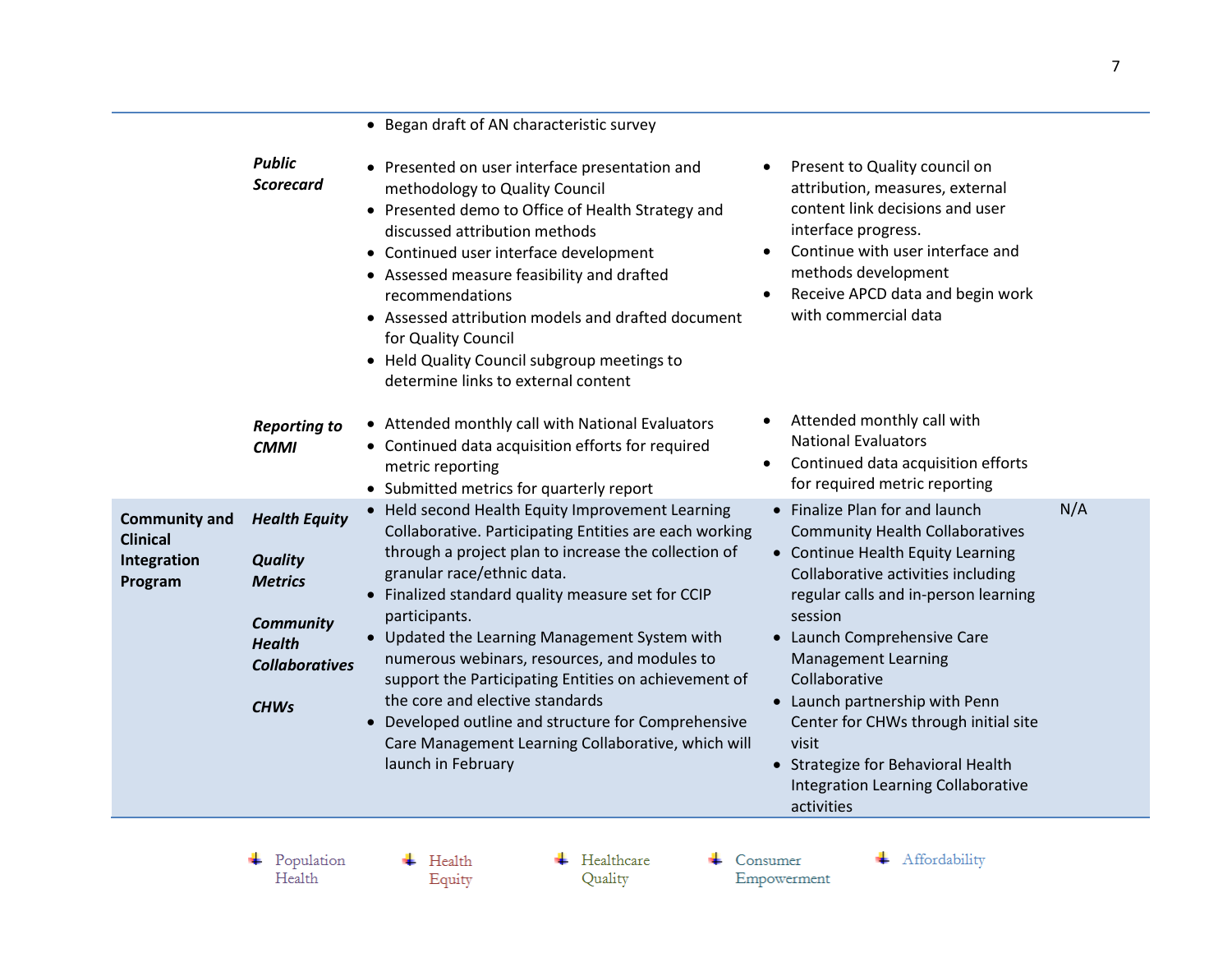|                                              |                                             | • Finalized agreement with Penn Center for CHWs to<br>provide support in assessing CCIP CHW interventions<br>and ROI analyses                                                      |                                                                                                                                     |     |
|----------------------------------------------|---------------------------------------------|------------------------------------------------------------------------------------------------------------------------------------------------------------------------------------|-------------------------------------------------------------------------------------------------------------------------------------|-----|
| Advanced<br><b>Medical Home</b><br>Program   |                                             | • To date, 123 practices have received NCQA Level 2 or<br>3 PCMH recognition.                                                                                                      | • Continue providing technical<br>assistance to the remaining<br>practices.                                                         | N/A |
| Program<br><b>Management</b><br>Office (PMO) | <b>Operational</b><br>Plan<br><b>Budget</b> | • Received approval for SIM Award Year 3 Operational<br>Plan which begins February 1<br>• Finalized MOAs for Award Year 3<br>• Began transition into the Office of Health Strategy | • Submit Carry-Over request for<br>unspent Award Year 2 funds.<br>• Submit all Release of Funds<br>requests for Award Year 3 funds. | N/A |

**EAC** – Equity and Access Council

## **ACRONYMS**

| <b>APCD</b> - All-Payers Claims Database                  |                      |  |                  |  |                                                                                                                    | <b>EHR</b> - Electronic Health Record                       |                         |  |               |
|-----------------------------------------------------------|----------------------|--|------------------|--|--------------------------------------------------------------------------------------------------------------------|-------------------------------------------------------------|-------------------------|--|---------------|
| <b>AHCT</b> - Access Health Connecticut                   |                      |  |                  |  |                                                                                                                    | <b>HISC</b> - Healthcare Innovation Steering Committee      |                         |  |               |
| <b>BRFSS</b> - Behavioral Risk Factor Surveillance System |                      |  |                  |  |                                                                                                                    | HIT - Health Information Technology                         |                         |  |               |
| <b>CAB</b> - Consumer Advisory Board                      |                      |  |                  |  |                                                                                                                    | <b>LMS</b> - Learning Management System for CCIP            |                         |  |               |
| <b>CCIP</b> - Clinical & Community Integration Program    |                      |  |                  |  |                                                                                                                    | <b>MAPOC</b> - Medical Assistance Program Oversight Council |                         |  |               |
| <b>CHW</b> – Community Health Worker                      |                      |  |                  |  |                                                                                                                    | <b>MOA</b> – Memorandum of Agreement                        |                         |  |               |
| <b>CMC</b> - Care Management Committee                    |                      |  |                  |  | MQISSP - Medicaid Quality Improvement and Shared Savings<br>Program<br><b>PCMH</b> – Patient Centered Medical Home |                                                             |                         |  |               |
| <b>CMMI</b> - Center for Medicare & Medicaid Innovations  |                      |  |                  |  |                                                                                                                    |                                                             |                         |  |               |
| <b>DPH</b> - Department of Public Health                  |                      |  |                  |  |                                                                                                                    |                                                             |                         |  |               |
| <b>DSS</b> - Department of Social Services                |                      |  |                  |  |                                                                                                                    | <b>PCMH+</b> – Patient Centered Medical Home Plus           |                         |  |               |
|                                                           | Population<br>Health |  | Health<br>Equity |  | Healthcare<br>Quality                                                                                              |                                                             | Consumer<br>Empowerment |  | Affordability |